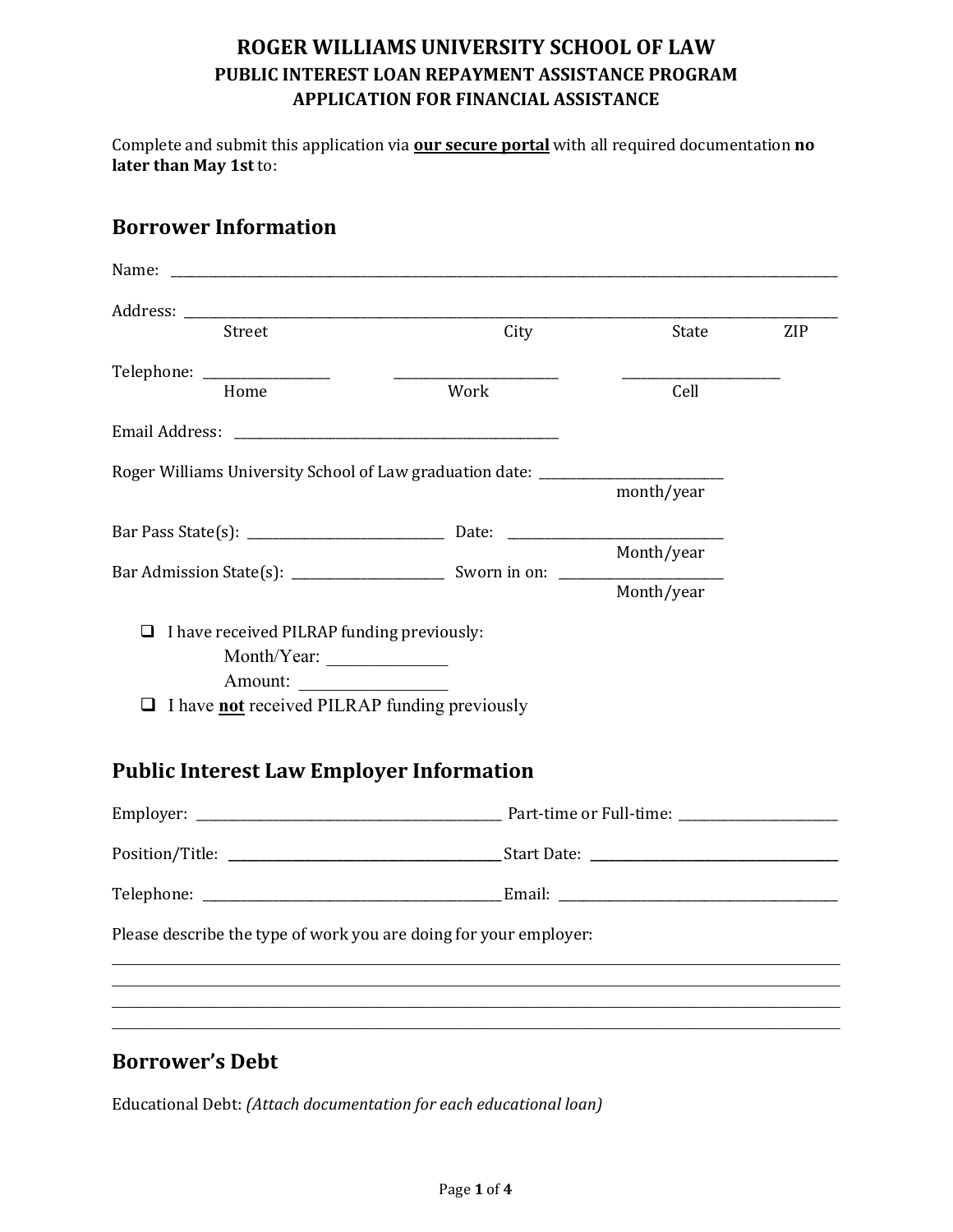| <b>Student Loan Lender</b> | <b>Total Amount of</b><br><b>Debt</b> | <b>Monthly</b><br>Payment | <b>Total of</b><br><b>Monthly</b><br><b>Payments Due</b><br><b>This Year</b> |
|----------------------------|---------------------------------------|---------------------------|------------------------------------------------------------------------------|
|                            |                                       |                           |                                                                              |
|                            |                                       |                           |                                                                              |
|                            |                                       |                           |                                                                              |
|                            |                                       |                           |                                                                              |
|                            |                                       |                           |                                                                              |
|                            |                                       |                           |                                                                              |
|                            |                                       |                           |                                                                              |
|                            |                                       |                           |                                                                              |

Total education debt you owe: \$ \_\_\_\_\_\_\_\_\_\_\_\_\_\_\_\_ Total **legal education** debt you owe: \$ \_\_\_\_\_\_\_\_\_\_\_\_\_\_

Other household debt/expenses: *(Use a separate sheet of paper if necessary)*

| <b>Type of Debt</b> | <b>Total Amount of Debt</b> | <b>Amount Due This Year</b> |
|---------------------|-----------------------------|-----------------------------|
|                     |                             |                             |
|                     |                             |                             |
|                     |                             |                             |
|                     |                             |                             |
|                     |                             |                             |
|                     |                             |                             |
|                     |                             |                             |
|                     |                             |                             |
|                     |                             |                             |

Total additional household debt/expenses: \$ \_\_\_\_\_\_\_\_\_\_\_\_\_\_\_\_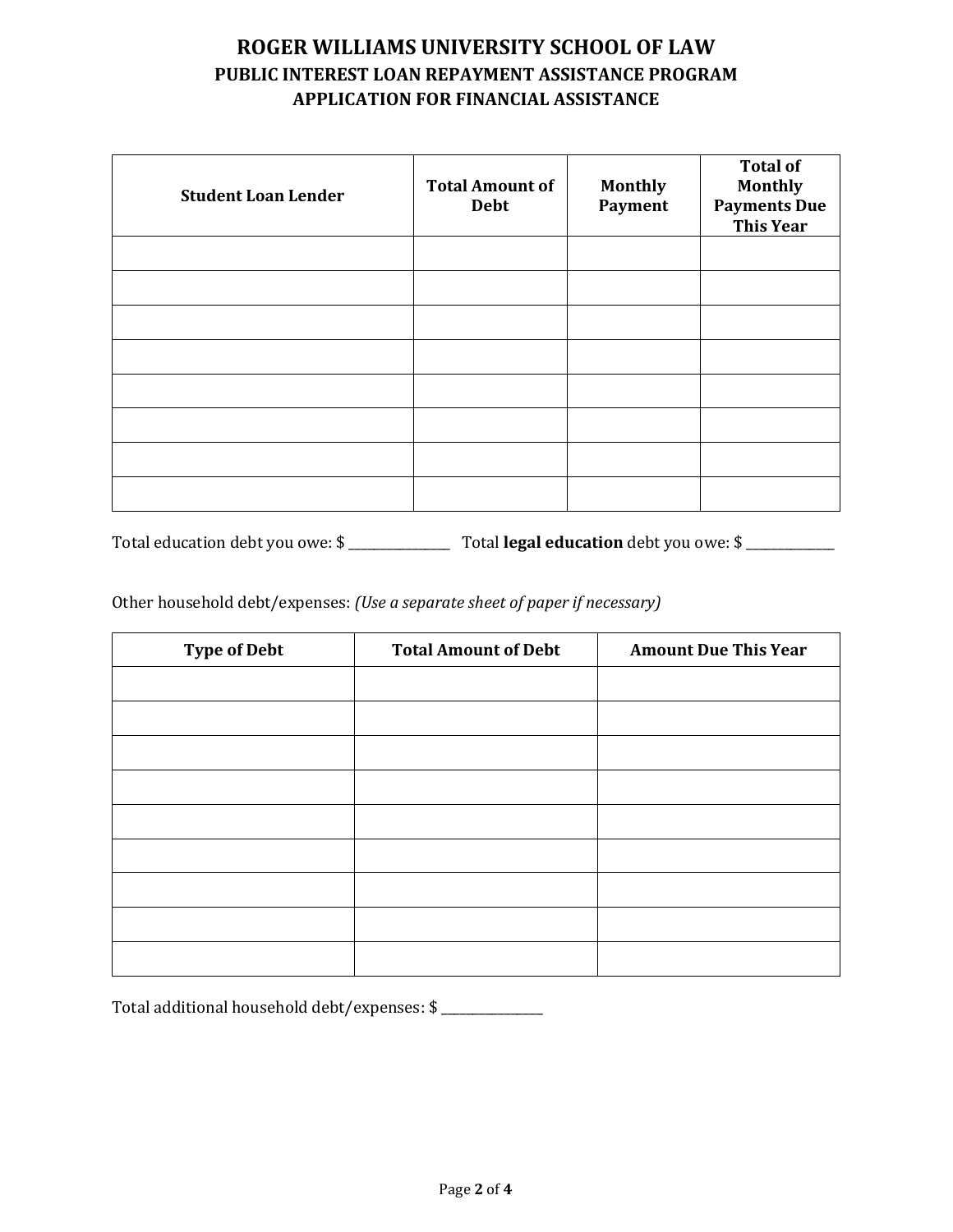#### **Borrower's Income**

| Other reasonably anticipated household income: __________________________________ |                           |  |  |  |
|-----------------------------------------------------------------------------------|---------------------------|--|--|--|
| Nature of income _______________                                                  | Amount of income          |  |  |  |
| Nature of income _____________                                                    | Amount of income ________ |  |  |  |

## **Borrower's Assets**

Indicate below the total value of assets that you and the members of your household will own during the year, including home equity, bank accounts, securities, and similar assets.

- $\Box$  less than \$5,000
- $\Box$  \$5,000-\$25,000
- $\Box$  \$25,000-\$50,000
- $\Box$  more than \$50,000

#### **Career Plans**

Check the statement below that most accurately reflects your current career plans.

- $\Box$  I intend to remain employed in the field of public interest law throughout my career
- $\Box$  I intend to remain employed in public interest law for at least the next 5 years
- $\Box$  I intend to remain employed in public interest law for at least the next 2 years

I swear or affirm that, to the best of my knowledge, the statements I have made in this application are true and I understand the rules of the Public Interest Loan Repayment Assistance Program of RWU Law and agree to abide by the terms of the rules. The above information is being submitted as an application for assistance through the RWU Law Public Interest Loan Repayment Assistance Program. I agree to use any funds awarded to me through this program for repayment of educational loans. I authorize the RWU Law Financial Aid Office to use this information to verify federal loan balances via the National Student Loan Database System. I will notify the PILRAP Administrator of any increase or other material changes in my financial condition.

Signature Date

\_\_\_\_\_\_\_\_\_\_\_\_\_\_\_\_\_\_\_\_\_\_\_\_\_\_\_\_\_\_\_\_\_\_\_\_\_\_\_\_\_\_\_\_\_\_\_\_\_\_\_\_\_\_\_\_\_\_\_\_\_\_\_\_\_\_\_\_\_\_ \_\_\_\_\_\_\_\_\_\_\_\_\_\_\_\_\_\_\_\_\_\_\_\_\_\_